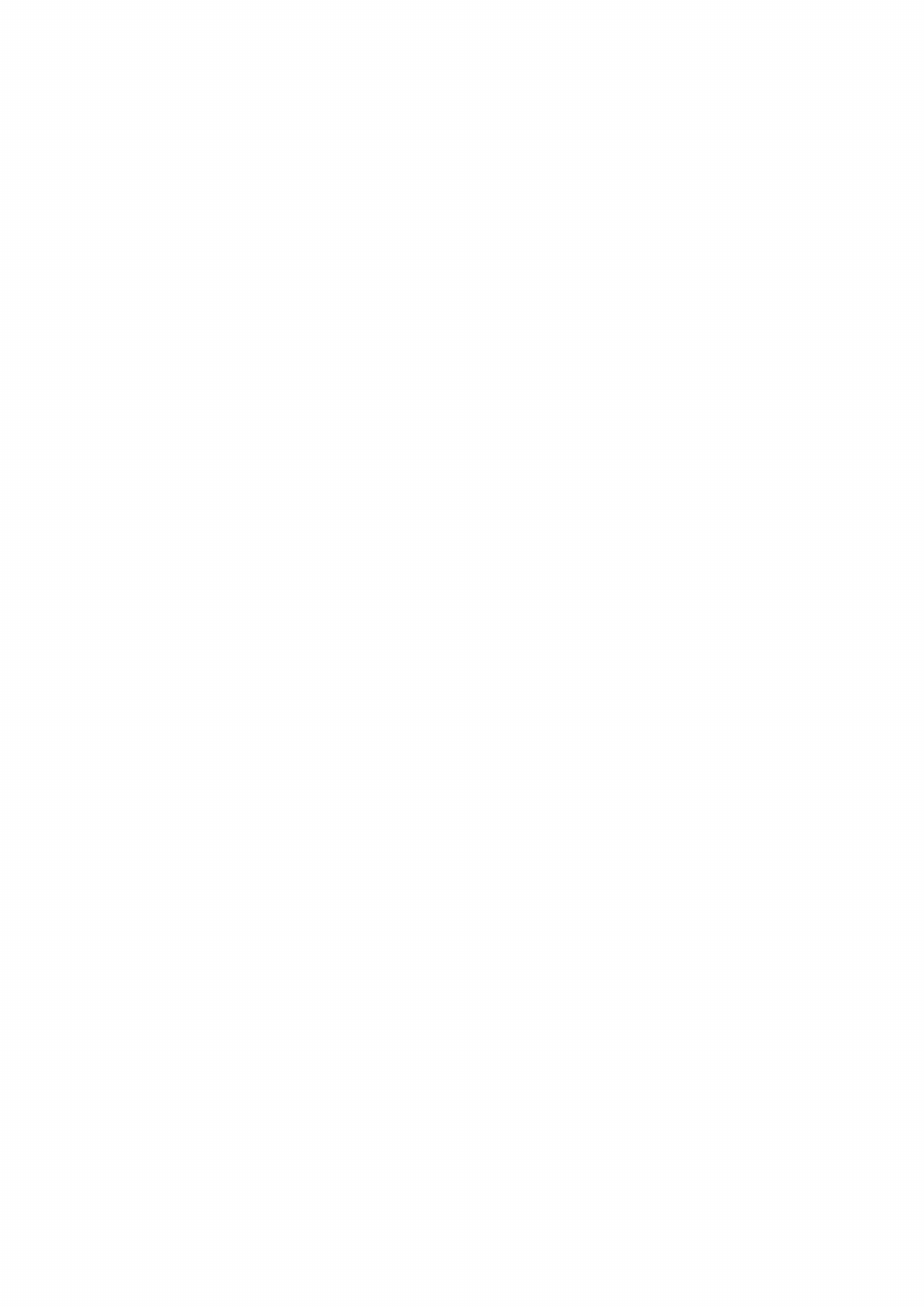## CONTROL OF VEHICLES (OFF-ROAD AREAS) ACT 1978

## **CONTROL OF VEHICLES (OFF-ROAD AREAS) AMENDMENT REGULATIONS 1997**

Made by His Excellency the Governor in Executive Council.

## **Citation**

**1.** These regulations may be cited as the *Control of Vehicles (Off-road areas) Amendment Regulations 1997.* 

# **Commencement**

**2.** These regulations come into operation on the day on which the *Road Traffic Amendment Act 1996* comes into operation.

#### **Principal regulations**

**3.** In these regulations the *Control of Vehicles (Off-road areas) Regulations 1979\** are referred to as the principal regulations.

[\* *Published in Gazette 5 October 1979, pp. 3127-41. For amendments to 15 January 1997 see 1995 Index to Legislation of Western Australia, Table 4, p. 48.1* 

# **Various amendments as to "Director General"**

**4.** (1) The provisions of the principal regulations mentioned in the Table to this subregulation are amended by deleting "Traffic Board" in each place where **4.** (1) The provisions of the principal regulations ment this subregulation are amended by deleting "Traffic Board" it occurs and substituting in each place the following  $-$ 

Director General ".

## TABLE

| regulation 4            | regulation $19(3)$                        |
|-------------------------|-------------------------------------------|
| regulation $8(1)$       | regulation $20(1)$                        |
| regulation $8(2)$       | regulation $20(2)$                        |
| regulation 11           | regulation 20 $(2)$ $(a)$ $(in 2 places)$ |
| regulation $12(a)(i)$   | regulation $20(3)$                        |
| regulation $12(a)$ (ii) | regulation $20(3)(b)(i)$                  |
| regulation $12(b)$      | regulation 21                             |
| regulation 12           | First Schedule, Form 1 (in                |
| regulation $14(c)$      | 2 places)                                 |
| regulation $15(1)$      | First Schedule, Form 2                    |
| regulation $15(2)$      | First Schedule, Form 7 (in                |
| regulation 16           | 3 places)                                 |
| regulation $17(2)$      | Second Schedule, clause 6                 |
| regulation $19(1)$      | Fifth Schedule, item 20 (in               |
| regulation $19(2)$ (in  | 2 places)                                 |
| 2 places)               | Fifth Schedule, item 22                   |
|                         |                                           |

The First Schedule to the principal regulations is amended in Form 7 by deleting "that Board" and substituting the following -

" the Director General ".

(3) The Fifth Schedule to the principal regulations is amended in item 24 by deleting tender and the principal regulations is amended in ite<br>by deleting "Traffic Board approval." and substituting the following —

" approval of Director General. ".

By His Excellency's Command,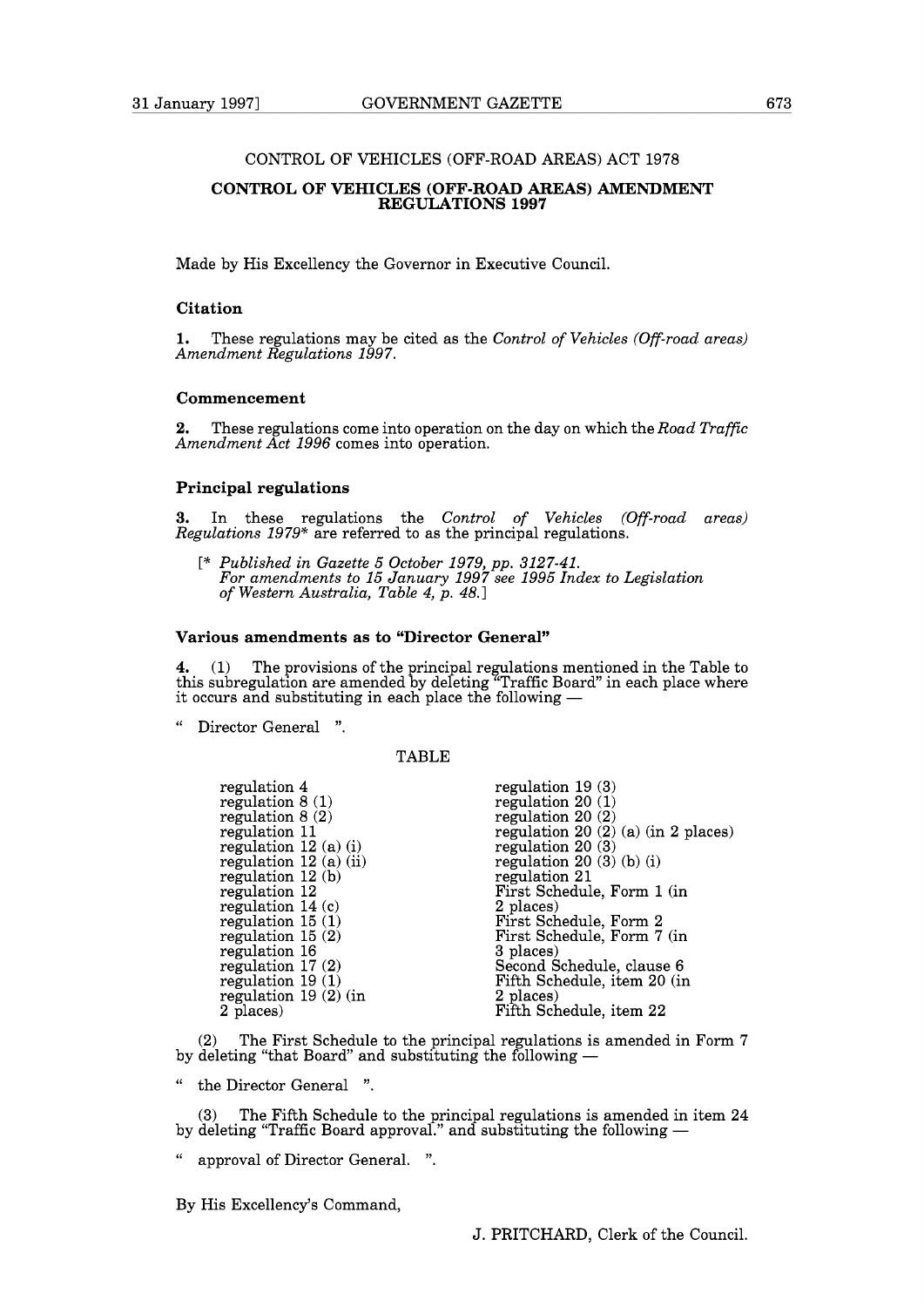# MOTOR VEHICLE DRIVERS INSTRUCTORS ACT 1963

#### **MOTOR VEHICLE DRIVERS INSTRUCTORS AMENDMENT REGULATIONS 1997**

Made by His Excellency the Governor in Executive Council.

## **Citation**

**1.** These regulations may be cited as the *Motor Vehicle Drivers Instructors Amendment Regulations 1997.* 

# **Commencement**

**2.** These regulations come into operation on the day on which the *Road Traffic Amendment Act 1996* comes into operation.

## **Principal regulations**

**3.** In these regulations the *Motor Vehicle Drivers Instructors Regulations 1964\**  are referred to as the principal regulations.

[\* *Reprinted in Gazette 24 May 1979 pp. 1369-76. For amendments to 15 January 1997 see 1995 Index to Legislation of Western Australia, Table 4, p. 200, and Gazette 24 May 1996.1* 

# **Various amendments as to "Director General"**

**4.** (1) The provisions of the principal regulations mentioned in the Table to this subregulation are amended by deleting "Board" in each place where it occurs **4.** (1) The provisions of the principal regulation are amended by deleting "Board and substituting in each place the following  $-$ 

" Director General ".

# TABLE

| regulation $5(1)(\text{in } 2 \text{ places})$ | regulation 10          |
|------------------------------------------------|------------------------|
| regulation $5(2)(a)$                           | regulation $10(b)$     |
| regulation 6                                   | regulation 11          |
| regulation 7                                   | regulation $13A(1)$    |
| regulation 9                                   | regulation $13A(1)(a)$ |

(2) Regulation 13A (1) (b) of the principal regulations is amended by deleting "the Board." and substituting the following  $-$ 

" the Director General. ".

(3) Form No. 2 in the Schedule to the principal regulations is amended by deleting "Traffic Board" and substituting the following  $-$ 

Director General ".

By His Excellency's Command,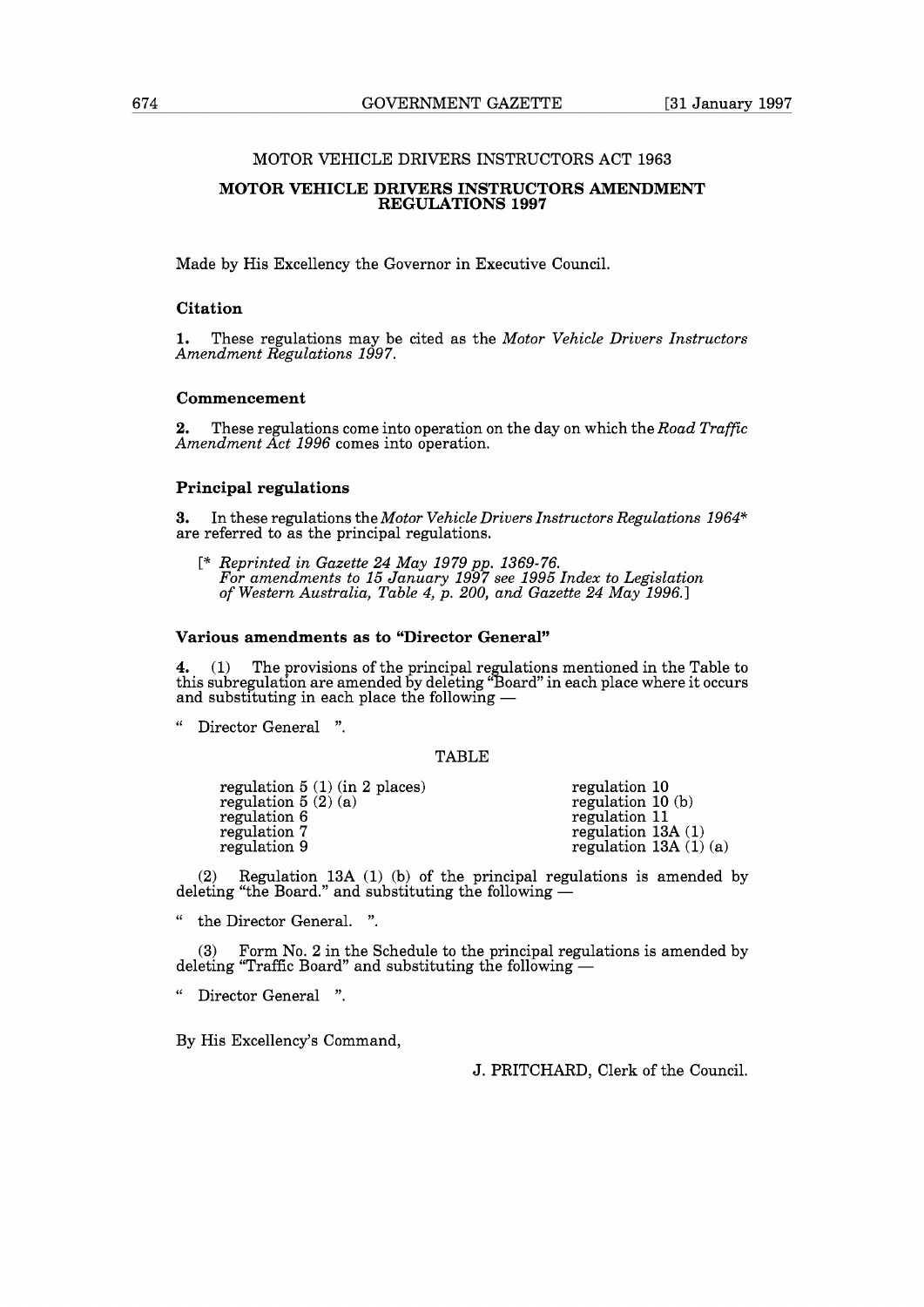## JUSTICES ACT 1902

## **JUSTICES ACT (EXTRAORDINARY LICENCES) AMENDMENT REGULATIONS 1997**

Made by His Excellency the Governor in Executive Council.

## **Citation**

**1.** These regulations may be cited as the *Justices Act (Extraordinary Licences) Amendment Regulations 1997.* 

# **Commencement**

**2.** These regulations come into operation on the day on which the *Road Traffic Amendment Act 1996* comes into operation.

#### **Principal regulations**

**3.** In these regulations the *Justices Act (Extraordinary Licences) Regulations 1977\** are referred to as the principal regulations.

[\* *Published in Gazette 20 May 1977, pp. 1502-6. For amendments to 15 January 1997 see 1995 Index to Legislation of Western Australia, Table 4, p. 159, and Gazette 21 June 1996.1* 

# **Various amendments as to "Director General"**

- **4.** (1) Regulation 3 of the principal regulations is amended -
	- (a) by deleting the definition of "the Board";
	- (b) by deleting the full stop at the end of the definition of "the clerk" and substituting a semicolon; and
	- (c) by inserting at the end of the regulation the following definition  $-$ **(6**

**"the Director General"** means the Director General of Transport referred to in section 8 of the *Transport Co-ordination Act 1966.*  $\frac{1}{2}$ 

(2) The provisions of the principal regulations mentioned in the Table to this subregulation are amended by deleting "Board" in each place where it occurs and substituting in each place the following —

" Director General ".

#### TABLE

|     | regulation $6(1)(b)$<br>regulation $6(3)(b)$<br>regulation 7 | regulation $8(1)$ (in 3 places)<br>regulation $8(2)$<br>regulation 9 |
|-----|--------------------------------------------------------------|----------------------------------------------------------------------|
| (3) |                                                              | The Schedule to the principal regulations is amended —               |

- - (a) in Forms 1, 3 and 5 by deleting "Traffic Board" and substituting the  $\frac{1}{2}$  in Forms 1, 3 a<br>following  $\frac{1}{2}$ 
		-
	- <sup>"</sup> Director General "; and<br>
	(b) in Form 4 by deleting
		- " To: COMMISSIONER OF POLICE, TRAFFIC BOARD ",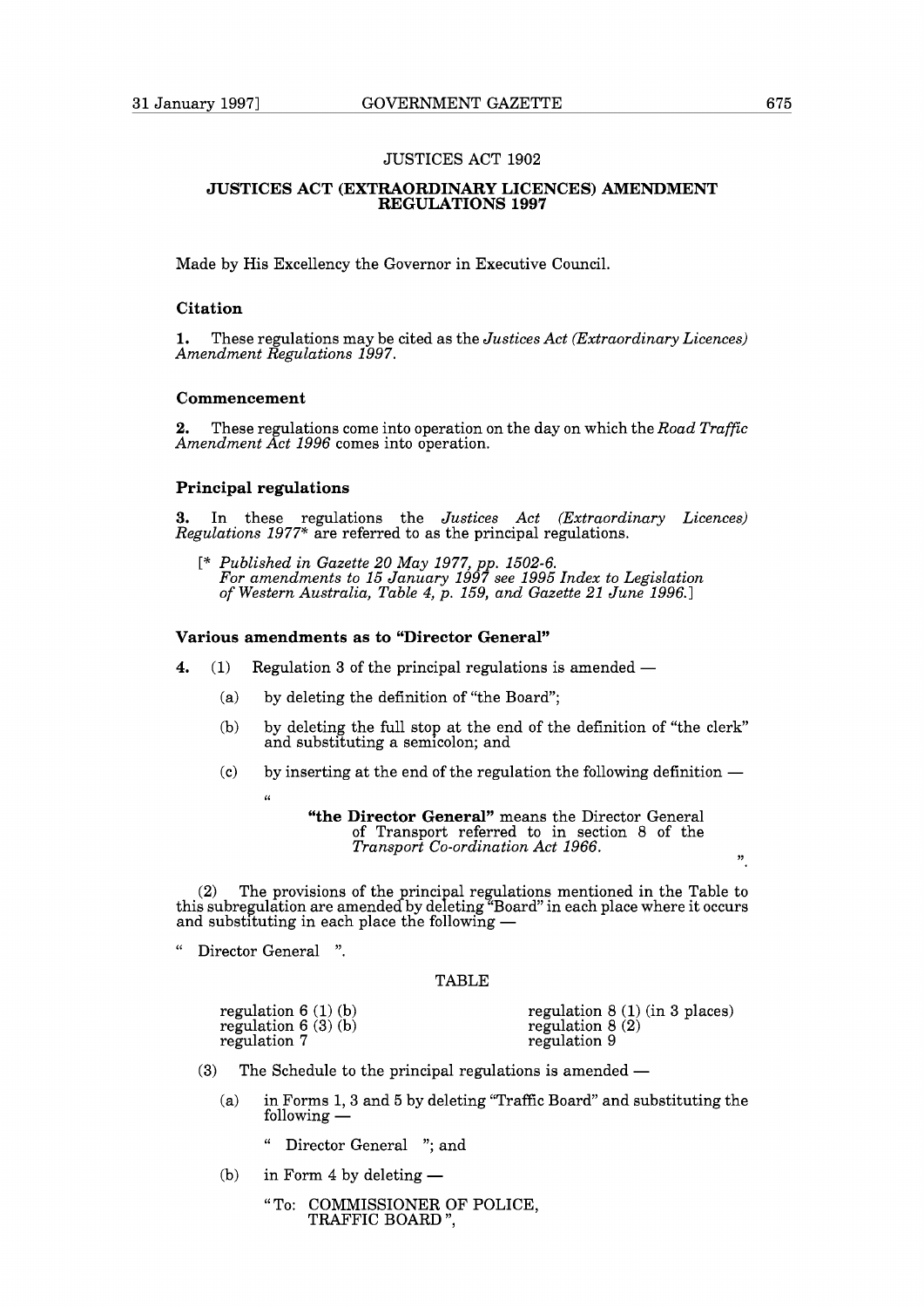and substituting the following  $-\,$ 

" To: DIRECTOR GENERAL "

By His Excellency's Command,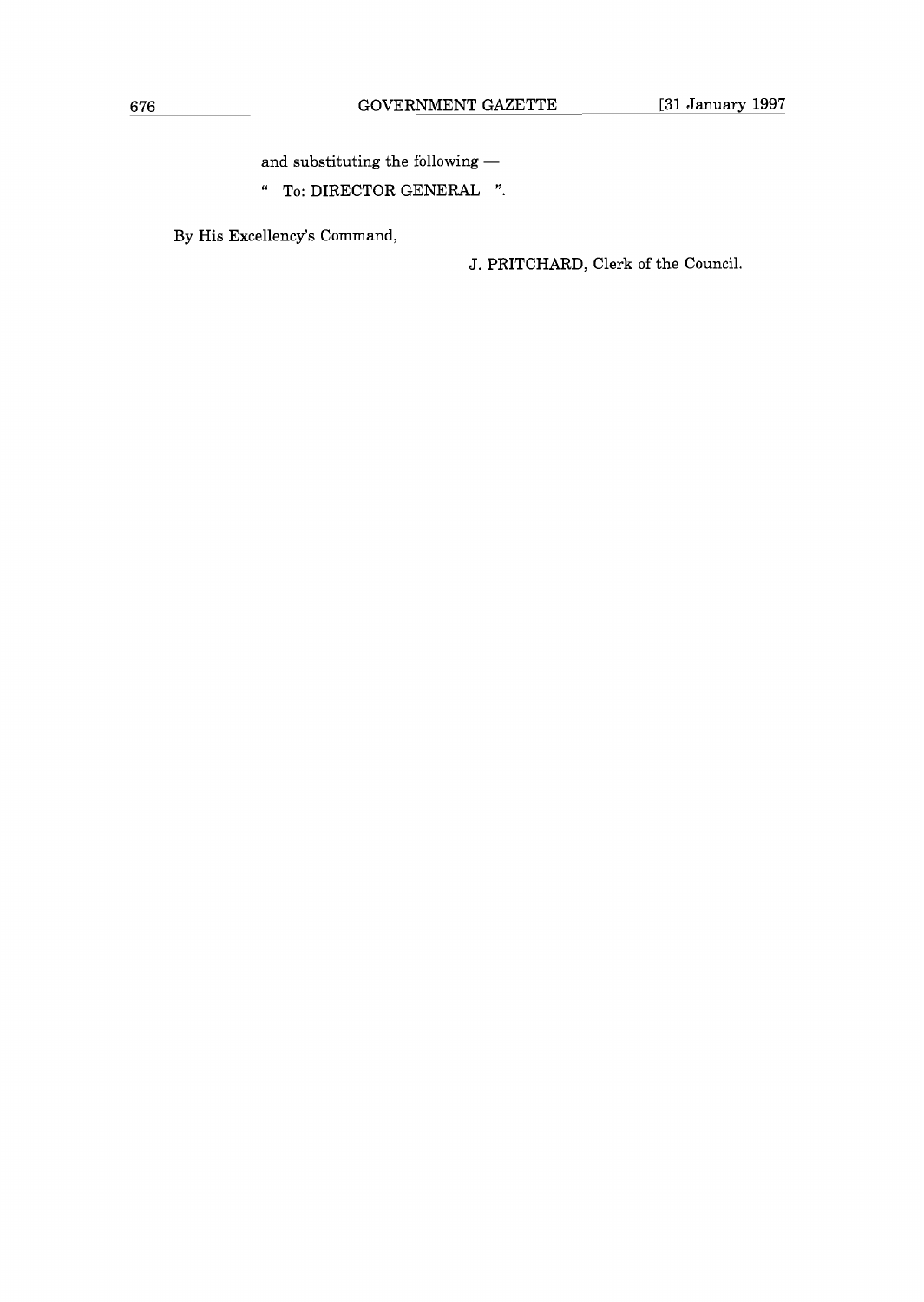## **ROAD TRAFFIC CODE AMENDMENT REGULATIONS 1997**

Made by His Excellency the Governor in Executive Council.

#### **Citation**

**1.** These regulations may be cited as the *Road Traffic Code Amendment Regulations 1997.* 

## **Commencement**

**2.** These regulations come into operation on the day on which the *Road Traffic Amendment Act 1996* comes into operation.

## **Principal regulations**

**3.** In these regulations the *Road Traffic Code 1975\** is referred to as the principal regulations.

[\* *Reprinted as at 26 July 1995. For amendments to 15 January 1997 see 1995 Index to Legislation of Western Australia, Table 4, p. 241, and Gazette 19 and 25 January, 1 November and 24 December 1996.1* 

# **Regulation 103 amended**

**4.** Regulation 103 (2) of the principal regulations is amended by deleting "section 13" in both places where it occurs and substituting in each place the following —

section 7 ".

#### **Various amendments as to "Director General"**

5. (1) Regulation 103 (1) of the principal regulations is amended in paragraph (e) of the definition of "emergency vehicle" by deleting "Board;" and **5.** (1) Regulation 103 (1) paragraph (e) of the definition substituting the following  $-$ 

Director General; ".

(2) Regulation 1307 (1) of the principal regulations is amended in the definition of "protective helmet" by deleting "Board," and substituting the  $\begin{array}{ll} (2) & \text{Regul} \ \text{definition of} \ \text{following} \ - \end{array}$ 

" Director General, ".

(3) Regulation 1612 (6b) (a) of the principal regulations is amended by deleting "Traffic Board" and substituting the following  $-$ 

" Director General ".

(4) Regulation 1805 (1) (g) of the principal regulations is amended by deleting "Board has issued its" and substituting the following  $-$ 

Director General has issued ".

(5) The provisions of the principal regulations mentioned in the Table to this subregulation are amended by deleting "Board" in each place where it occurs and substituting in each place the following —

Director General ".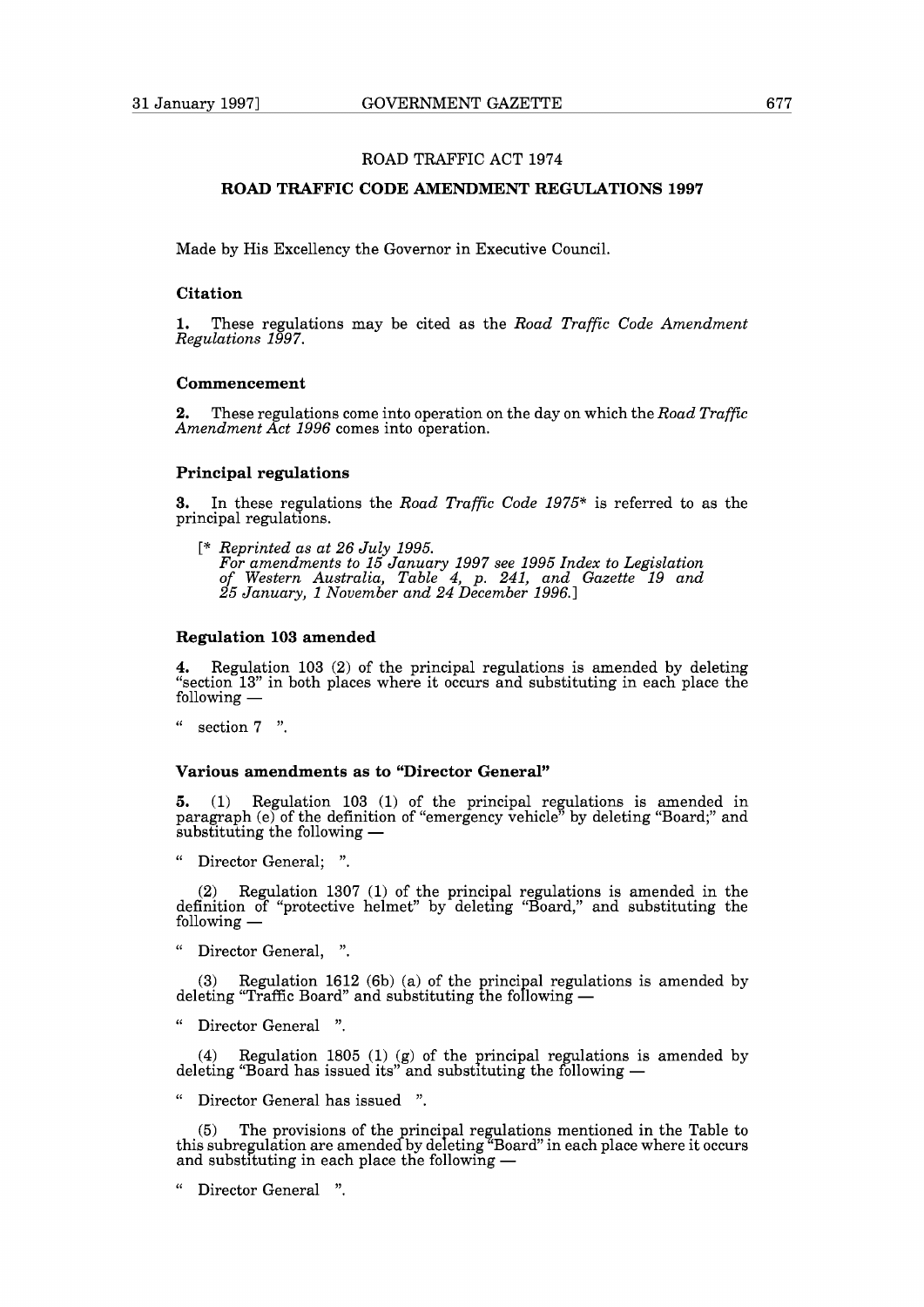# TABLE

| regulation $503(5)$         | regulation 1607 $(4)$ |  |
|-----------------------------|-----------------------|--|
| regulation $1210(1)(a)$     | regulation $1607(5)$  |  |
| regulation $1210(1)(b)(iv)$ | regulation $1612(4)$  |  |
| regulation $1307(3)(b)$     | regulation $1703(1)$  |  |
| regulation $1307(4)$        | regulation $1703(2)$  |  |
| regulation $1502(4)$        |                       |  |

regulation 503 (5) regulation 1607 (4) (in 2 places) regulation 1607 (5)

By His Excellency's Command,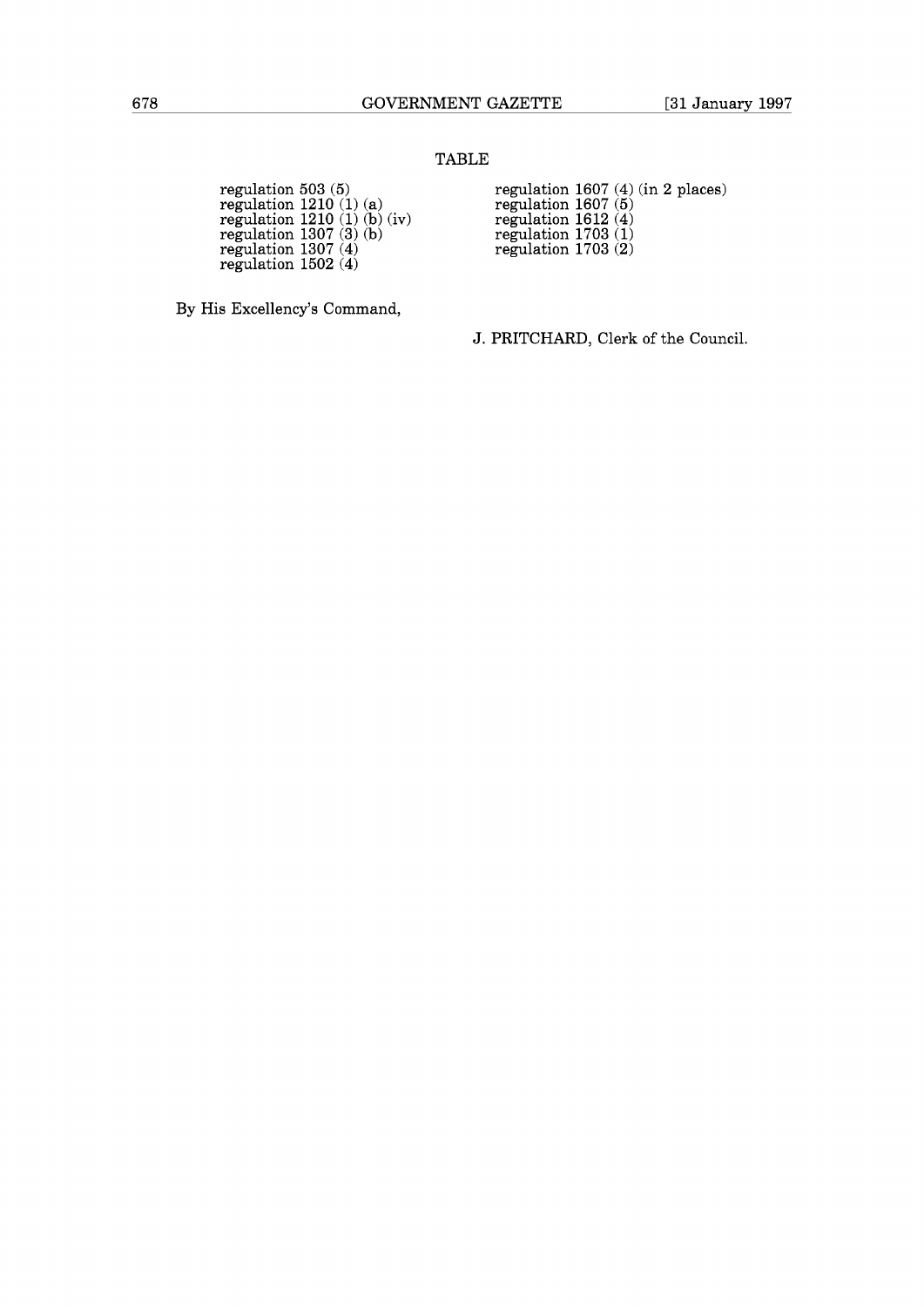## **ROAD TRAFFIC (DRIVERS' LICENCES) AMENDMENT REGULATIONS 1997**

Made by His Excellency the Governor in Executive Council.

## **Citation**

**1.** These regulations may be cited as the *Road Traffic (Drivers' Licences) Amendment Regulations* 1997.

# **Commencement**

**2.** These regulations come into operation on the day on which the *Road Traffic Amendment Act* 1996 comes into operation.

## **Principal regulations**

**3.** In these regulations the *Road Traffic (Drivers'Licences) Regulations* 1975\* are referred to as the principal regulations.

[\* *Reprinted as at* 29 *October* 1996. *For amendments to* 15 *January* 1997 *see Gazette*  1 *November* 1996.1

# **Regulation 4 amended**

- **4.** Regulation 4 (3) of the principal regulations is amended
	- (a) in paragraph (a), by deleting "section 79" and substituting the  $\lim_{x \to 0} \frac{1}{x}$  ranged in paragraph
		- " section 48D "; and
	- (b) in paragraph (b), by deleting "section 80" and substituting the Following -<br>following -
		- " section 48E ".

# **Regulation 13 amended**

**5.** Regulation 13 (2) (b) of the principal regulations is amended by deleting **EXECTE THE SUITE 19 OF SUBSET 19 OF SUBSET 13**<br>5. Regulation 13 (2) (b) of the principal regulations <br>"section 79 or 80" and substituting the following —

" section 48D or 48E ".

# **Regulation 14A amended**

- **Regulation 14A amended**<br>6. Regulation 14A of the principal regulations is amended
	- (egulation 14A of the principal regulations is amended  $-$ <br>(a) by deleting item 1 (a) and substituting the following  $-$ 
		- $\epsilon$ 
			- (a) under section 42 (2) (including a maximum of 2 driving tests to satisfy the Director General that an applicant is able to control a vehicle of the appropriate class)  $\dots \dots \dots$  . 45.00 **>7.**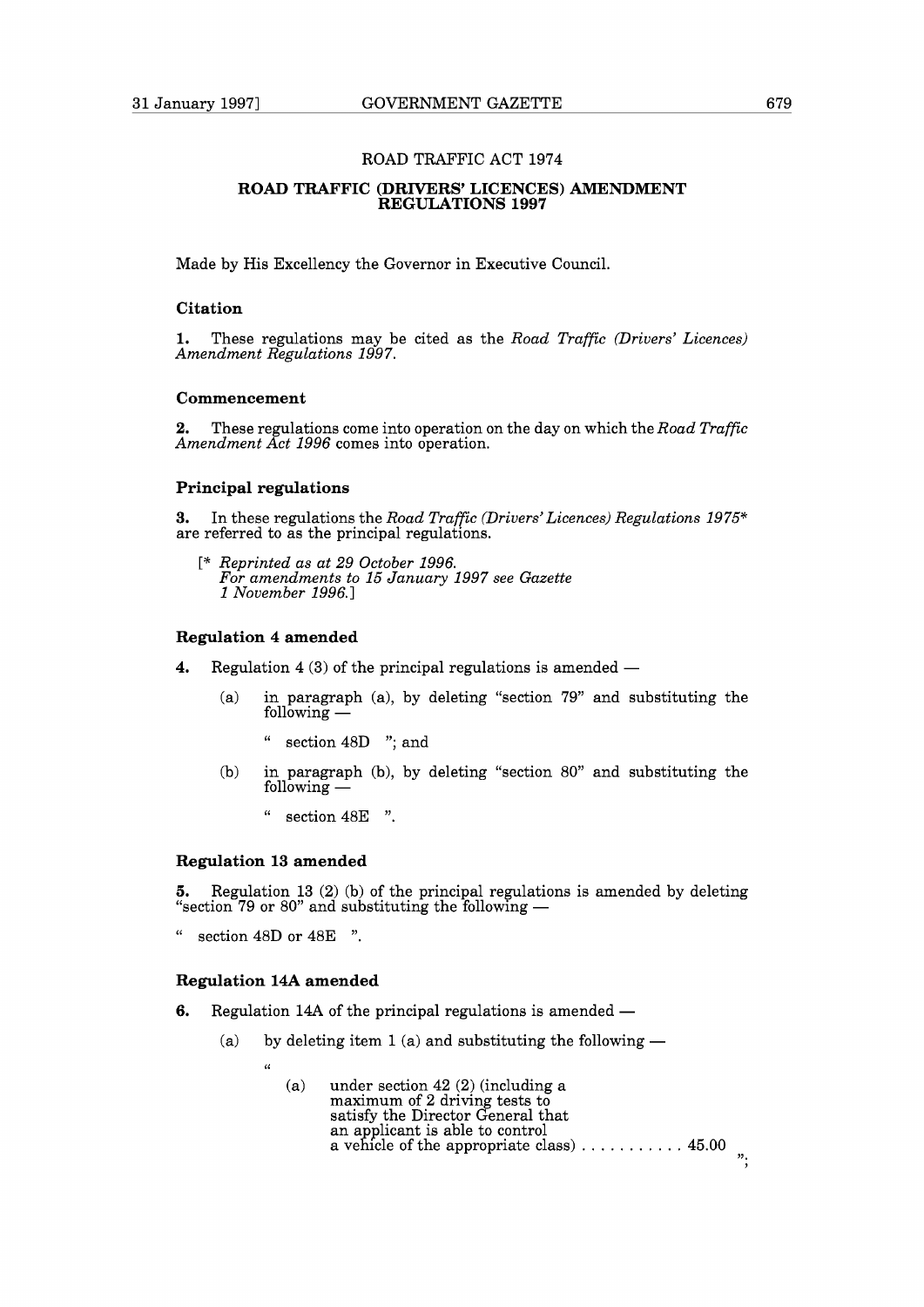- (b) by deleting item 2 and substituting the following item  $-$ 
	- 2. For each additional driving test required to satisfy the Director General that an applicant is able to control a vehicle of the appropriate class  $\dots \dots \dots \dots \dots \dots \dots 21.00$  $"$ :

and

**(6** 

(c) in items 3 and 4, by deleting "(section 52)" and substituting the and<br>in items 3 and<br>following —

 $(\text{section } 47)$  ".

#### **Various amendments as to "Director General"**

**7.** (1) The principal regulations are amended in the provisions mentioned in the Table to this subregulation by deleting "Board" in each place where it **7.** (1) The principal regulations are amended in the in the Table to this subregulation by deleting "Board" soccurs and substituting in each place the following  $-$ 

" Director General ".

## TABLE

regulation 4 (1) regulation 5 regulation 5A (1) (b) regulation 5A (2) regulation 5A (3) (in 2 places) regulation 8 regulation 8<br>regulation 9 regulation 9A (in 2 places) regulation 13 (4)

regulation 15A (1) regulation  $15B(1)$ regulation 15C regulation 15D (1) regulation 15D $(2)$ regulation  $15D(3)$ regulation 15E regulation 16 (1)

(2) Regulation 15D (1) of the principal regulations is amended by deleting "Board's" and substituting the following  $-$ 

" Director General's ".

(3) Regulation 15E of the principal regulations is amended by deleting "satisfy itself" and substituting the following  $-$ 

" be satisfied ".

By His Excellency's Command,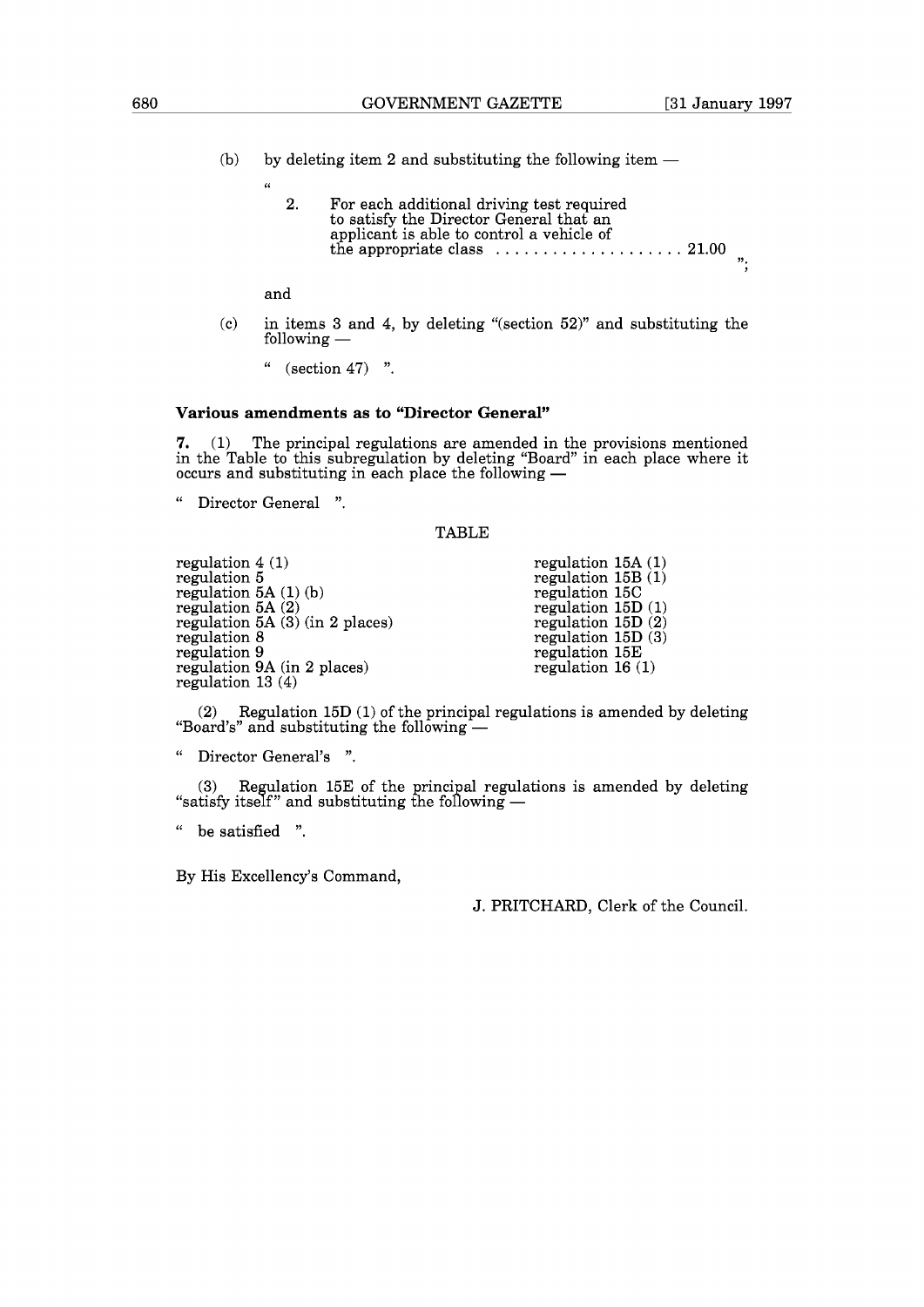# **ROAD TRAFFIC (INFRINGEMENTS) AMENDMENT REGULATIONS 1997**

Made by His Excellency the Governor in Executive Council.

## **Citation**

**1.** These regulations may be cited as the *Road Traffic (Infringements) Amendment Regulations 1997.* 

# **Commencement**

**2.** These regulations come into operation on the day on which the *Road Traffic Amendment Act 1996* comes into operation.

# **Principal regulations**

**3.** In these regulations the *Road Traffic (Infringements) Regulations 1975\** are referred to as the principal regulations.

[\* *Reprinted as at 4 June 1996. For amendments to 15 January 1997 see Gazette 1 November 1996.1* 

# **Regulation 6 amended**

**4.** Regulation 6 of the principal regulations is amended by inserting after "Police Force" the following -

" or a warden appointed under section 7 of the Act ".

# **First Schedule amended**

- **5.** The First Schedule to the principal regulations is amended -
	- (a) in item 2, by deleting "immediately apply" and substituting the  $\frac{1}{2}$  in item 2, by following  $\frac{1}{2}$ 
		- " **apply** within **28 days** ";
	- (b) in item 6, by deleting "Section 79 (3)" and substituting the  $\frac{1}{2}$ <br>in item 6, by<br>following —
		- " Section **50A** (1) ";
	- (c) in item 7, by deleting "Section 80 (3)" and substituting the  $\frac{1}{2}$ <br>in item 7, by<br>following —
		- Section 50A (1) "; and
	- (d) in item 10, by deleting "Section 94" and substituting the  $\frac{1}{10}$ <br>in item 10,<br>following —
		- " Section **48A** ".

By His Excellency's Command,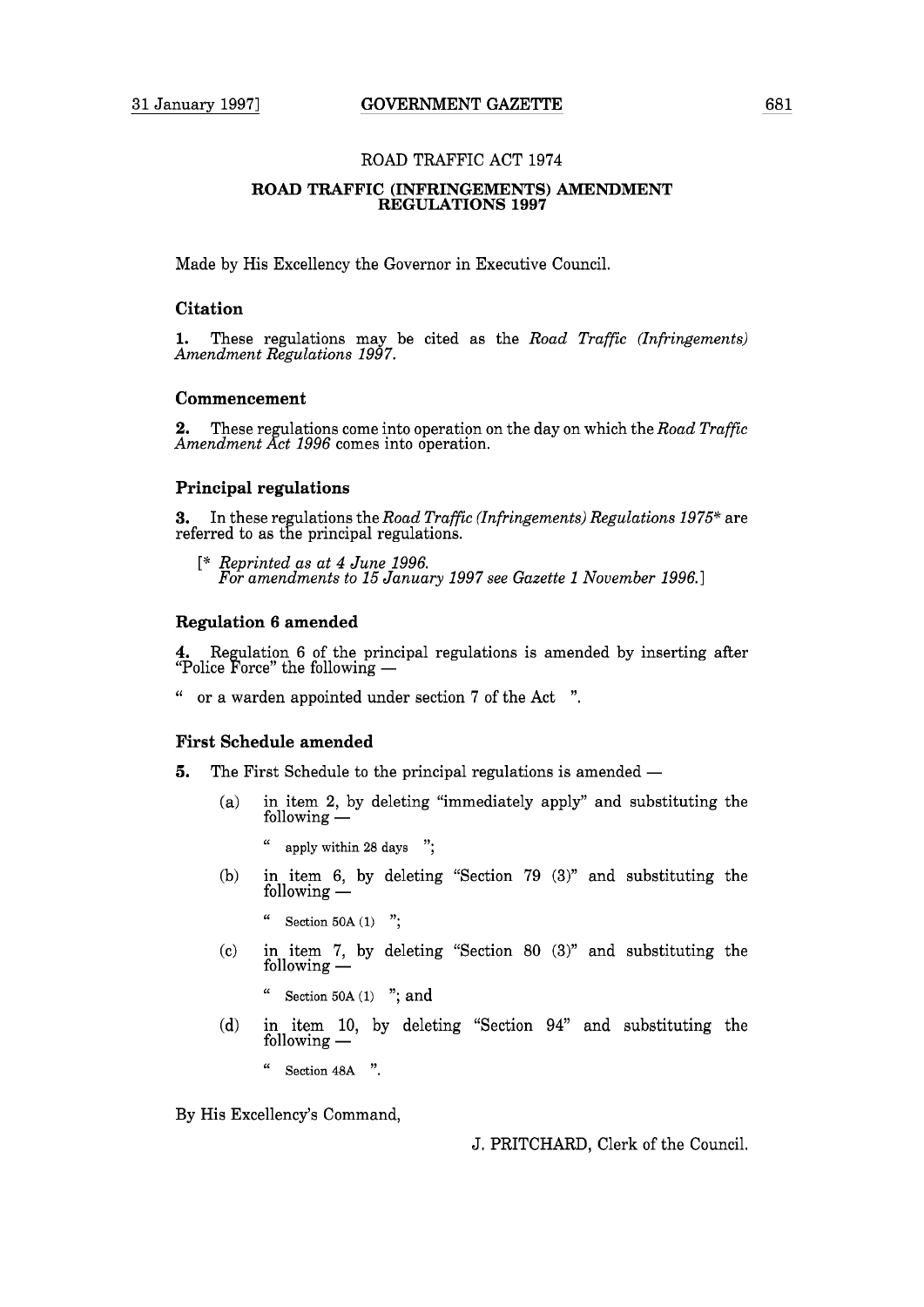# **ROAD TRAFFIC (LICENSING) AMENDMENT REGULATIONS 1997**

Made by His Excellency the Governor in Executive Council.

#### **Citation**

**1.** These regulations may be cited as the *Road Traffic (Licensing) Amendment Regulations 1997.* 

# **Commencement**

**2.** These regulations come into operation on the day on which the *Road Traffic Amendment Act 1996* comes into operation.

# **Principal regulations**

**3.** In these regulations the *Road Traffic (Licensing) Regulations 1975%* are referred to as the principal regulations.

[\* *Reprinted as at 5 October 1994. For amendments to 15 January 1997 see 1995 Index to Legislation of Western Australia, Table 4, pp. 242-3, and Gazette 24 May and 17*<br>December 1996.]

# **Various amendments as to "Director General"**

- **4.** (1) Regulation  $3(1)$  of the principal regulations is amended  $-$ 
	- (a) in the definition of "manufacturer's gross vehicle mass", by deleting  $\sum_{i=1}^{n}$  and  $\sum_{i=1}^{n}$  and substituting the following  $\frac{1}{n}$ 
		- " Director General "; and
	- (b) in paragraph (b) of the definition of "MRC", by deleting "Board" and substituting the following -<br>substituting the following -
		- " Director General ".

(2) Regulation 4 (2) of the principal regulations is amended by deleting (2) Regulation 4 (2) of the principal regulations<br>"Board may, if it" and substituting the following  $-$ 

- Director General may, if the Director General ".
	- (3) Regulation 5A of the principal regulations is amended  $-$ 
		- (a) in subregulation (I), by deleting "its records" and substituting the diated in the case<br>in subregulation<br>following
			- the Director General's records "; and
		- (b) in subregulation (2), by deleting "Board's" and substituting the  $\frac{1}{100}$ <br>in subregulati<br>following -
			- " Director General's ".

(4) Regulation 11 (3) of the principal regulations is amended by deleting (4) Regulation 11 (3) of the principal regulations is amended by delet:<br>"Commissioner of Police, Traffic Board" and substituting the following —

" Director General ".

(5) Regulation 21B of the principal regulations is amended by deleting  $(5)$  Regulation 21B of the principal regulations is amended by del<br>"Board may, in order to satisfy itself" and substituting the following  $-$ 

" Director General may, in order to be satisfied ".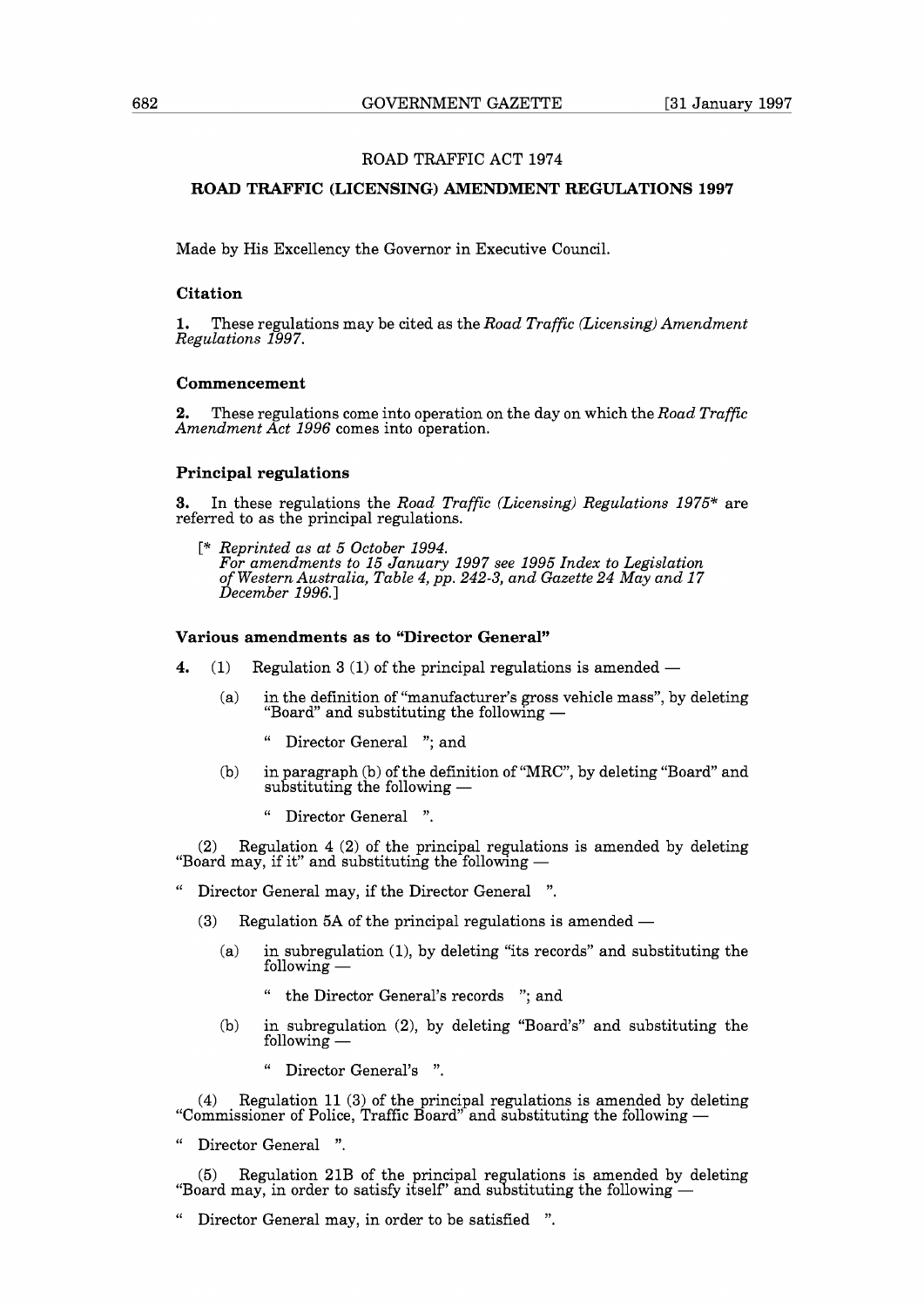$(6)$  Regulation 21C (1) of the principal regulations is amended by deleting  $(6)$  Regulation 21C (1) of the principal regula<br>"if the Board" and substituting the following —

" if the Director General ".

(7) Regulation 24 (6) of the principal regulations is amended by deleting (7) Regulation 24 (6) of the principal regulation<br>"surrender to it" and substituting the following  $-$ 

" surrender to the Director General ".

(8) Regulation 24 (6a) of the principal regulations is amended by deleting (8) Regulation 24 (6a) of the principal regulation<br>"surrender to it" and substituting the following  $-$ 

" surrender to the Director General ".

(9) Regulation 26B (3) of the principal regulations is amended by deleting (9) Regulation 26B (3) of the principal regulation  $26B(3)$  of the principal regulation  $\frac{26B}{100}$ 

" as the Director General thinks ".

(10) Form 5 in Schedule 1 to the principal regulations is amended by deleting "Traffic Board." and substituting the following -

" Director General. ".

(11) Item 4 of Schedule 2 to the principal regulations is amended in paragraph (b) in the column with the heading "Service" by deleting "Board's" (11) Item 4 of Schedule 2 to paragraph (b) in the column with t and substituting the following  $-$ 

" Director General's ".

(12) The provisions of the principal regulations mentioned in the Table to this subregulation are amended by deleting "Board" in each place where it occurs ( $12$ ) The provisions of the principal regulation<br>this subregulation are amended by deleting "Board<br>and substituting in each place the following —

Director General ".

**TABLE** 

| regulation 3A (1)<br>regulation 3A (2) (a) |
|--------------------------------------------|
| $regulation$ $3B(1)$                       |
| regulation 3B (2c)                         |
| regulation $3C(2)(b)$                      |
| regulation $4(1)$ (in 2 places)            |
| regulation 5                               |
| regulation $5A(1)$                         |
| regulation 5A (2)                          |
| regulation 7                               |
| regulation 8                               |
| regulation $9(1)$                          |
| regulation 9(2)                            |
| regulation 9 (3)                           |
| regulation $9(4)$                          |
| regulation 9 (5)                           |
| regulation 9A (1)                          |
| regulation 9A (2)                          |
| regulation 11(2)                           |
| regulation $11(4)$ (in 2 places)           |
| regulation $11(6)$ (in 3 places)           |
| regulation 14                              |
| regulation 15 (3)                          |
| regulation 16 (1)                          |
| regulation $16(2)(c)$                      |
| regulation $16(3)$ (in 4 places)           |
| regulation 18 (1)                          |
| regulation 18 (2) (in 2 places)            |
| regulation 18 (4)                          |
| regulation 20 (in 2 places)                |
| $r$ egulation $21D(1)$                     |
| regulation $21F(1)$                        |
| regulation $21FA(1)(b)$                    |
| $regulation\ 21G\ (1)$                     |

| regulation $21H(1)$                  |
|--------------------------------------|
| regulation $21I(1)$                  |
| $r$ egulation 21 $J(1)$              |
| regulation $21K(1)$                  |
| regulation $21K(3)(b)$               |
| regulation $21K(4)$                  |
| regulation $21K(5)$                  |
| regulation $21K(7)$                  |
| regulation $21L(1)$                  |
| regulation $21M(1)$                  |
| regulation $21N(1)$                  |
| regulation 210                       |
| regulation $21P(1)$                  |
| regulation 22(1)                     |
| regulation $22(2a)$                  |
| regulation $22(2d)$ (in 2 places)    |
| regulation 22(3)                     |
| regulation 22 (3a) (in 2 places)     |
| regulation $22(4)$                   |
| regulation 22 (5)                    |
| regulation 22 (6) (in 3 places)      |
| regulation 22(7)                     |
| regulation 23 (1) (in 3 places)      |
| regulation $23(2)$ (in 3 places)     |
| regulation $24(1)$                   |
| regulation $24(3)$ (in 2 places)     |
| regulation 24 $(4)$                  |
| regulation 24 (4a) (c) (in 2 places) |
| regulation 24 (4b)                   |
| regulation 24(5)                     |
| regulation $24(6)$                   |
| regulation $24(6a)$ (in 2 places)    |
| regulation $25(1)$ (in 2 places)     |
| regulation $25(2)(c)$                |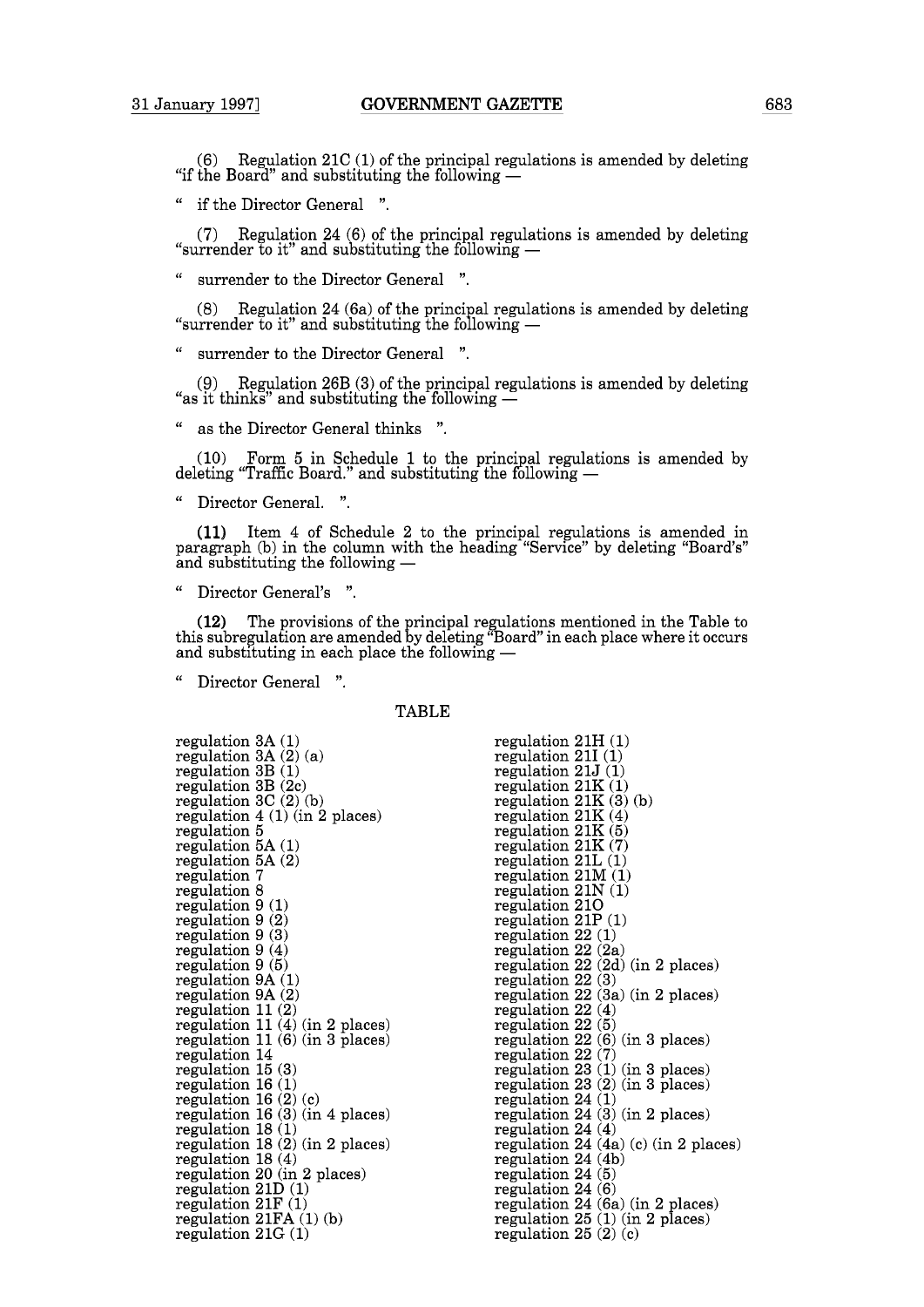regulation  $25A(1)$  (in 2 places) regulation 25A (4) (in 3 places) regulation 25A (5) (in 2 places) regulation 25B (1) regulation 25B (2) (in 2 places) regulation 25B (3) regulation 25C regulation 26 (1) regulation 26 (2) (g) regulation 26A (2) regulation 26B (1) regulation 26B (2) (in 3 places) regulation 26B (3) (in 2 places) regulation 26B (4) (in 2 places) regulation 26B (5) (in 2 places)  $r$ egulation 26 $C(2)(h)$ regulation 26C (3) (in 2 places) regulation 27 (1)  $r$ egulation  $27/(2)$ regulation 27B regulation 27C (2) regulation 27C (4) (b)

regulation 27C (6) regulation 28 (1) regulation 28 (2) regulation 28 (3) regulation 28 (4) (in 2 places) regulation 28 (6) regulation 28A (1) regulation 28A (2) regulation 28A (3) (in 2 places) regulation 29 regulation 30 (3) regulation 31 (2) regulation 32 (1) (c) regulation 36 (2) regulation 36 (3) (in 2 places) regulation 38A (1) (in 2 places) regulation 38A (2) regulation 38A (3) Schedule 2, item 2 Schedule 2, item 3 Schedule 2, item 4 Schedule 2, item 17

By His Excellency's Command,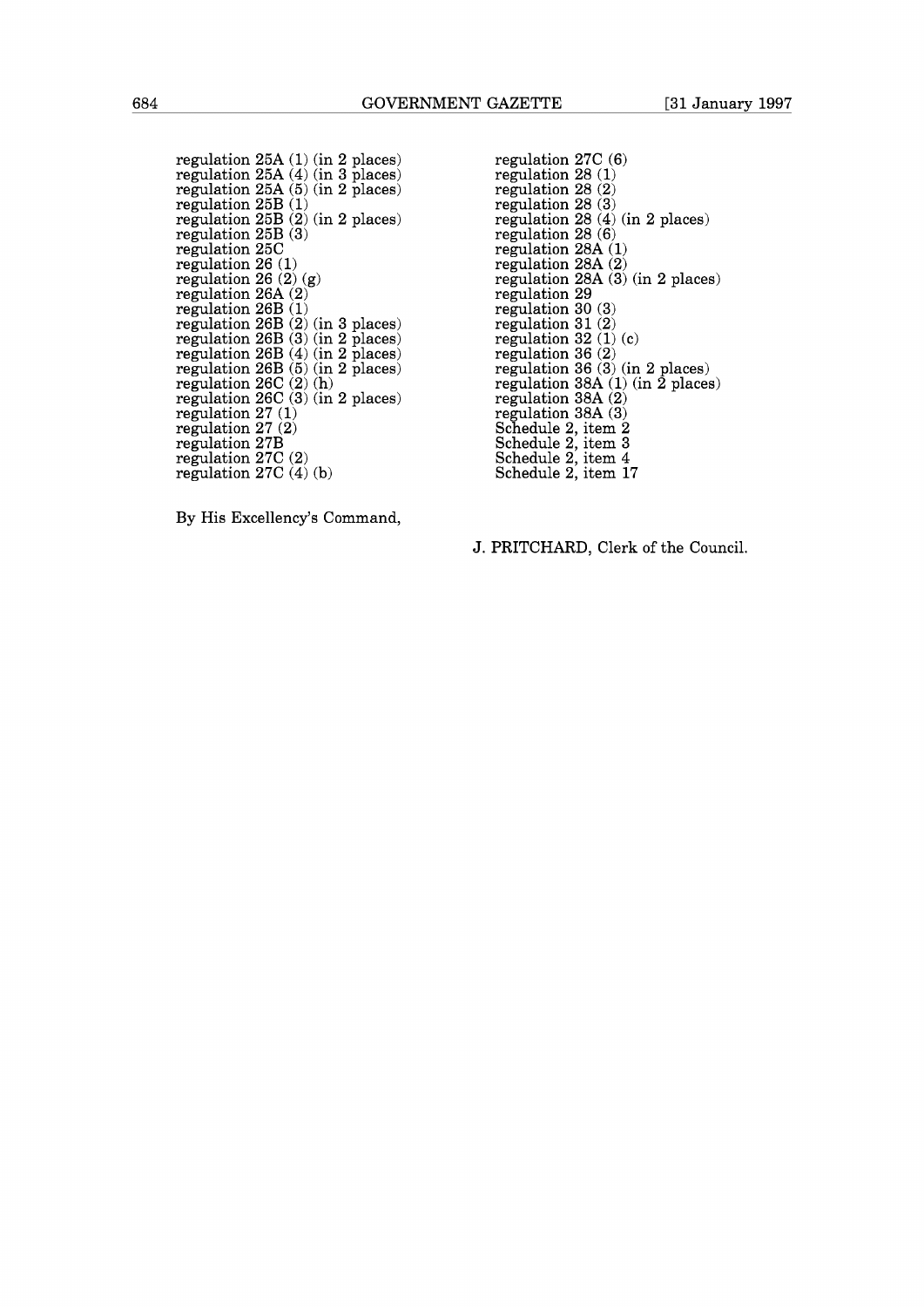# **ROAD TRAFFIC (VEHICLE STANDARDS) AMENDMENT REGULATIONS 1997**

Made by His Excellency the Governor in Executive Council.

## **Citation**

**1.** These regulations may be cited as the *Road Traffic (Vehicle Standards) Amendment Regulations 1997.* 

# **Commencement**

**2.** These regulations come into operation on the day on which the *Road Traffic Amendment Act 1996* comes into operation.

## **Principal regulations**

**3.** In these regulations the *Road Traffic (Vehicle Standards) Regulations 1977\**  are referred to as the principal regulations.

[\* *Reprinted as at 29 July 1996.* <sup>I</sup>

# **Various amendments as to "Director General"**

**4.** (1) Regulation 104 (1) of the principal regulations is amended in the 4. (1) Regulation<br>definitions of —

- (a) "load sharing system";
- (b) "manufacturer's gross combination mass";
- (c) "manufacturer's gross vehicle mass";
- (d) "manufacturer's warranted maximum rim load"; and
- (e) "manufacturer's warranted maximum tyre load",

by deleting "Board" and substituting the following -

" Director General ".

(2) Regulation 125 (2) of the principal regulations is amended by deleting  $(2)$  Regulation 125 (2) of the principal regulation the Board," and substituting the following  $-$ 

" by the Director General, ".

(3) The provisions of the principal regulations mentioned in the Table to this subregulation are amended by deleting "Board" in each place where it occurs (3) The provisions of the principal regulation<br>this subregulation are amended by deleting "Board<br>and substituting in each place the following —

" Director General ".

#### TABLE

| regulation $106(2)$     |                              |
|-------------------------|------------------------------|
| regulation $107(1)(a)$  |                              |
| regulation $107(1)(b)$  |                              |
|                         | regulation $107(3)$ (a) (ii) |
| regulation $107(3)(b)$  |                              |
| regulation $111(4)$     |                              |
| regulation 111 $(6)(c)$ |                              |
| regulation $111(7)(b)$  |                              |
| regulation 117          |                              |
| regulation $124(1)$     |                              |
| regulation $124(2)$     |                              |

regulation 124 (2a) (in 3 places) regulation 124 (5) regulation 125 (1) regulation  $125(3)$ regulation 126 regulation 209 (5) (b) regulation 210 (6) regulation 404 (2) regulation  $404(5)(a)$ regulation 501 (b) regulation 502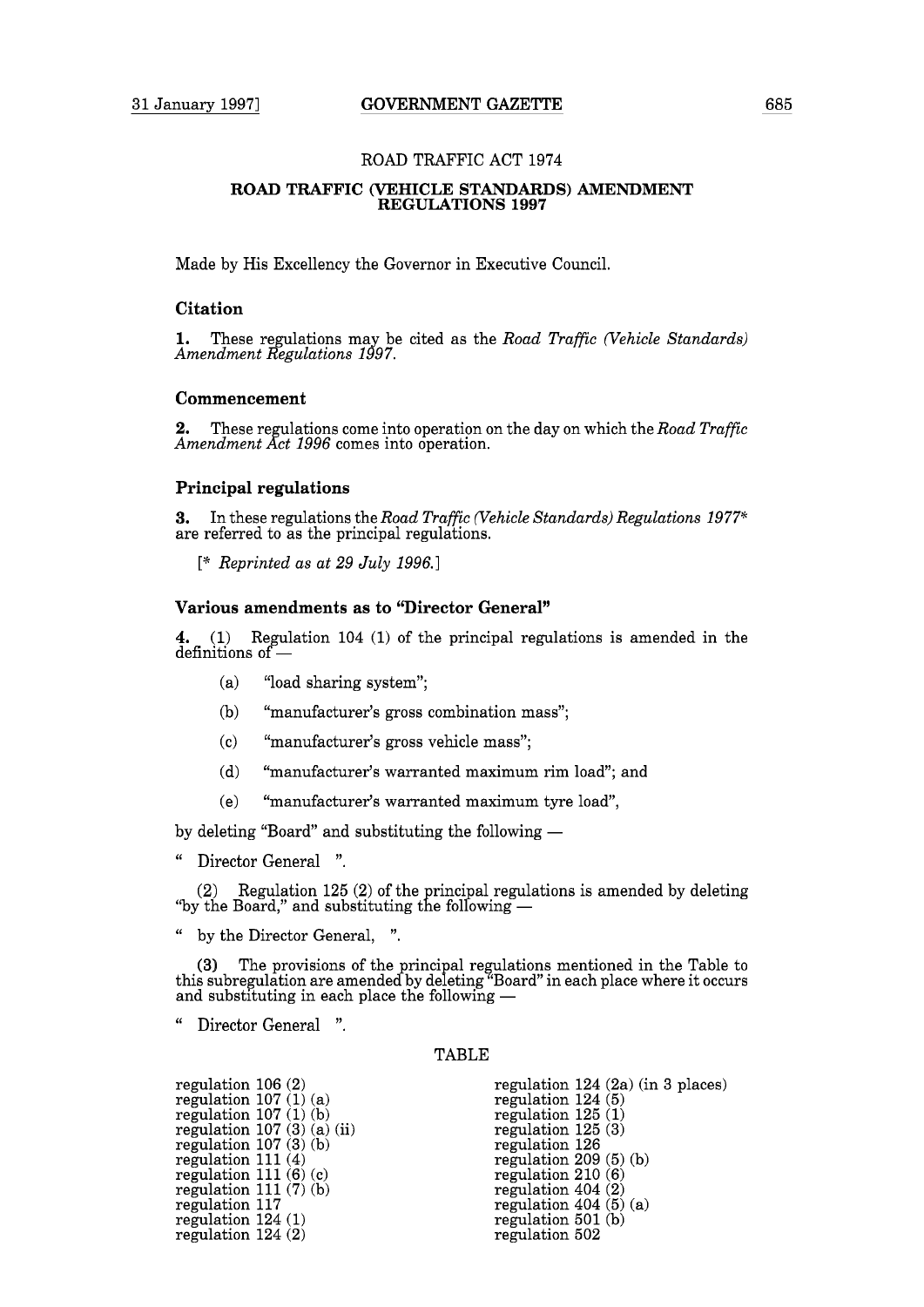regulation 601 (3) (c) regulation 603 (6) (c) (in 2 places) regulation 603 (7) regulation 701 (2) regulation 702 (3) (e) regulation 801 regulation  $802(1)(b)$ regulation  $803(1)(c)$ regulation 1002 (2) regulation 1003 (2) regulation 1004 (2) regulation 1007 regulation 1008 regulation 1018 (1) regulation 1024 (2) (in 2 places) regulation 1026 (in 2 places)

regulation 1401 (10)<br>regulation 1401 (11) regulation 1401 (14) regulation 1401 (17) (in 2 places) regulation 1502 (1) (in 2 places) regulation 1502 (2) regulation  $1601<sub>(1)</sub>$ <br>regulation  $1601<sub>(1)</sub>$ regulation 1610 (5) regulation 1619 (2) regulation 1620 (2) regulation 1620 (3) regulation 1622 (1) (in 2 places) regulation 1622 (la) (in 6 places) regulation 1702 (in 2 places)

regulation 1027 (1) regulation 1101 (4)

By His Excellency's Command,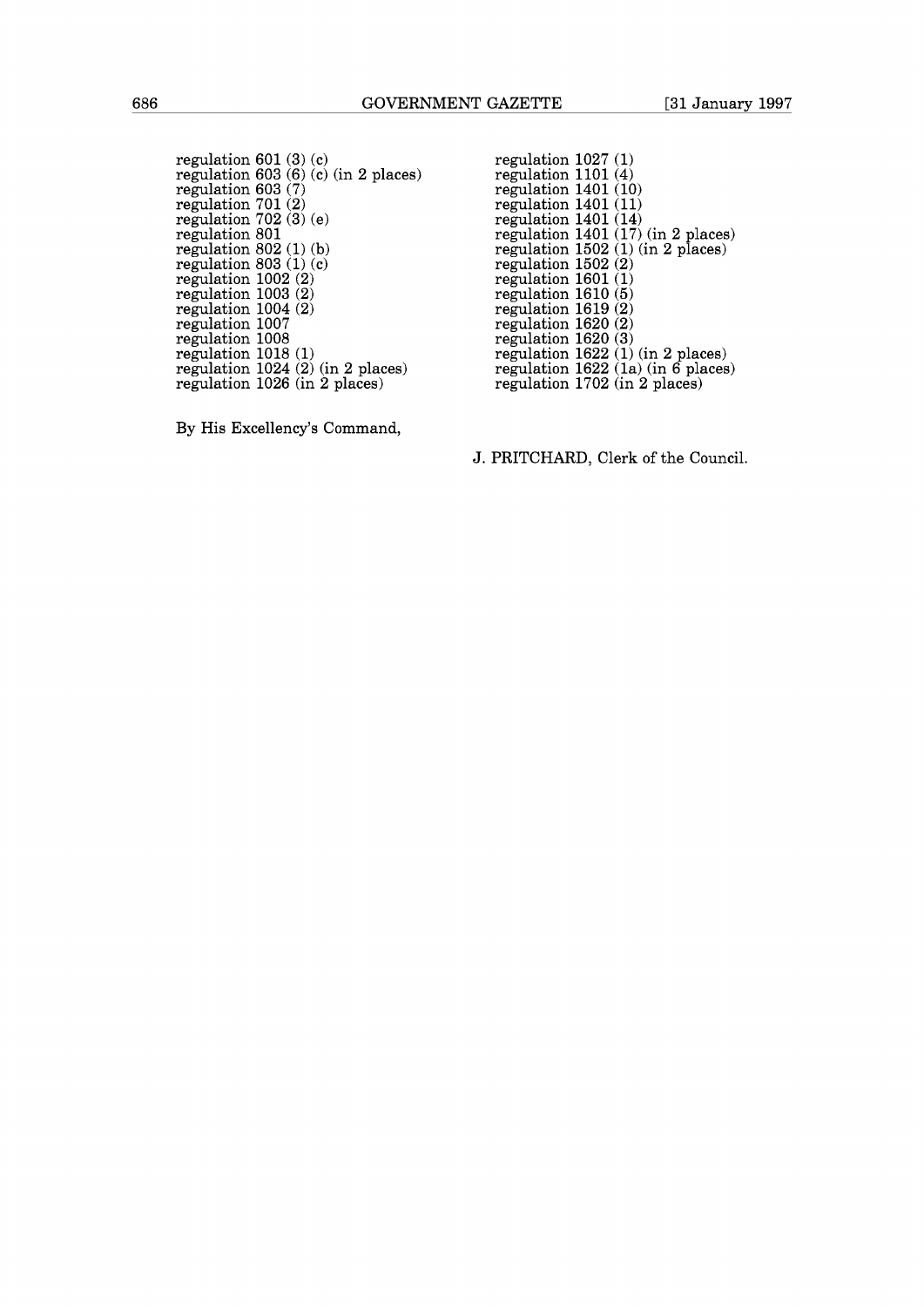# **ROAD TRAFFIC (WARDENS) AMENDMENT REGULATIONS 1997**

Made by His Excellency the Governor in Executive Council.

## **Citation**

**1.** These regulations may be cited as the *Road Traffic (Wardens) Amendment Regulations* 1997.

#### **Commencement**

**2.** These regulations come into operation on the day on which the *Road Traffic Amendment Act* 1996 comes into operation.

## **Principal regulations**

**3.** In these regulations the *Road Traffic (Wardens) Regulations* 1986% are referred to as the principal regulations.

[\* *Published in Gazette* 28 *November* 1986 pp. 4382-4. *For amendments to* 15 *January* 1997 *see* <sup>1995</sup>*Index to Legislation of Western Australia, Table* 4, *p.* 245.1

## **Regulation 1A inserted**

**4.** After regulation 1 of the principal regulations the following regulation is  $inserted -$ 

 $\alpha$ 

# **Interpretation**

**1A.** In these regulations —

**"section"** means a section of the Act.

#### **Regulation 2 repealed and a regulation substituted**

**5.** Regulation 2 of the principal regulations is repealed and the following regulation is substituted -

 $\epsilon$ 

# **Transport wardens**

**2.** (1) For the purposes referred to in section 7 (3), a warden appointed under section 7 (2) as a transport warden has the powers conferred on a **2.** (1) For the purposes referred to in section 7 (3), under section 7 (2) as a transport warden has the pomember of the Police Force by the provisions of  $-$ 

- (a) sections 53 and 58;
- (b) regulation 202 of the *Road Traffic Code* 1975;
- (c) the *Road Traffic (Licensing) Regulations* 1975; and
- (d) the *Road Traffic (Vehicle Standards) Regulations* 1977.

(2) Subregulation (1) does not limit any power conferred by the Act on a warden appointed under section 7 (2).

(3) For the purposes referred to in section 7 (3), a reference to a member of the Police Force in a provision referred to in subregulation (1) shall be read as including a reference to a transport warden.

(4) The certificate of appointment of a transport warden shall be in the form of Form 1. **9,** 

 $,$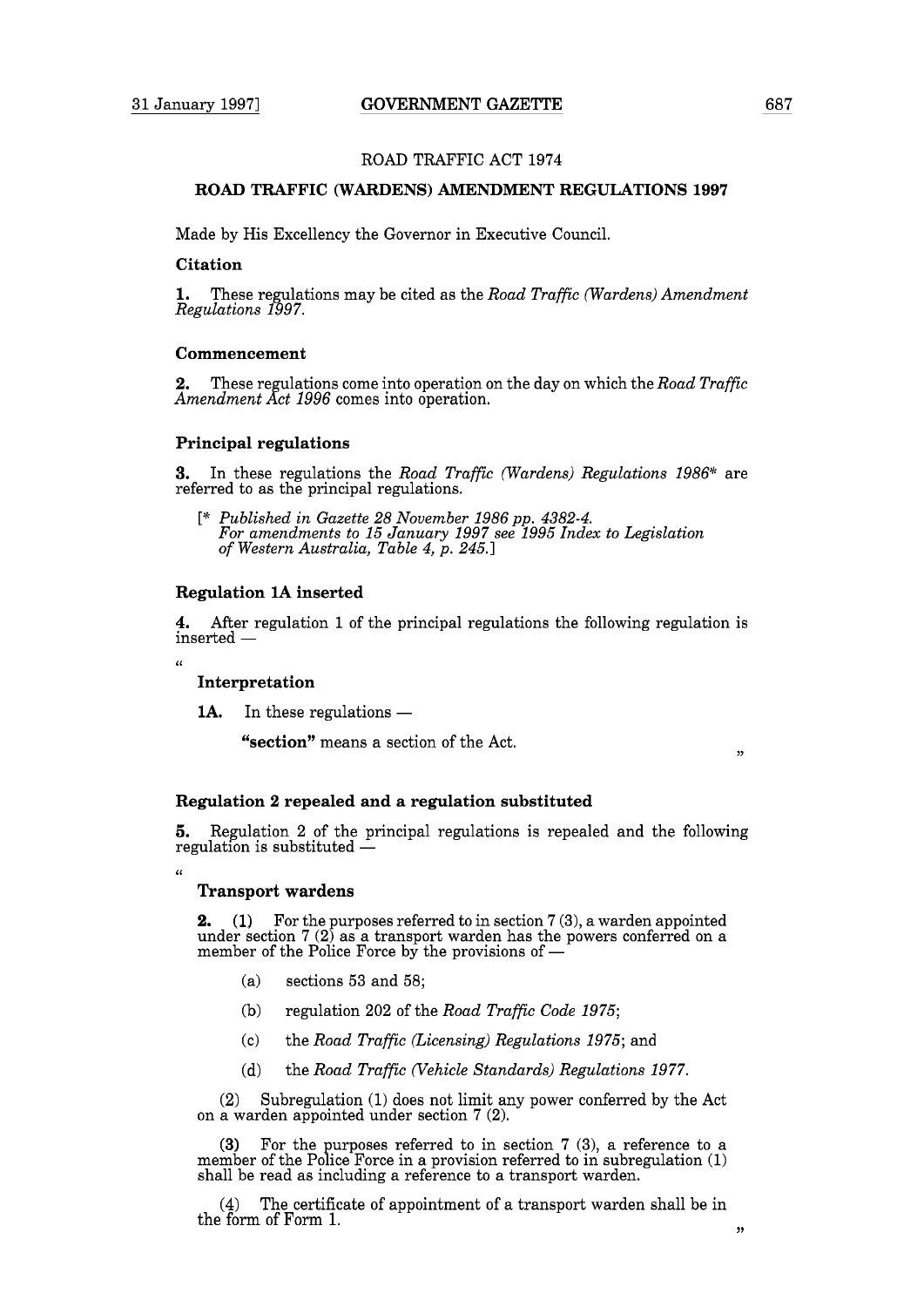## **Regulation 3 amended**

- **6.** (1) Regulation 3 (1) of the principal regulations is amended  $-$ 
	- (a) by inserting after "as a warden appointed" the following  $-$ 
		- " under section  $7(1)$  "; and
	- (b) by deleting "is empowered" and substituting the following  $$ 
		- has, for the purposes referred to in section  $7(3)$ , the powers ".

(2) After regulation 3 (1) of the principal regulations the following subregulation is inserted -

(la) Subregulation (1) does not limit any power conferred by the Act on a warden appointed under section  $7(1)$ .

 $(3)$  Regulation 3 (2) of the principal regulations is amended by deleting (3) Regulation 3 (2) of the principal re<br>"Board." and substituting the following  $-$ 

Commissioner of Police. ".

# **Regulation 4 amended**

**7.** Regulation 4 of the principal regulations is amended —

- (a) by inserting after the regulation designation "4." the subregulation designation " $(1)$ ";
- (b) by inserting after "as a warden appointed" the following  $-$

" under section  $7(1)$  ";

- (c) by deleting "shall have" and substituting the following  $-$ 
	- " has, for the purposes referred to in section  $7(3)$ , "; and
- $(d)$  by inserting the following subregulations  $-$

 $\alpha$ 

(2) Subregulation (1) does not limit any power conferred by the Act on a warden appointed under section  $7(1)$ .

(3) For the purposes referred to in section 7 (3), a reference to a member of the Police Force in a provision referred to in subregulation (1) shall be read as including a reference to a warden appointed under section  $7(1)$  to perform the duties referred to in that subregulation.  $\frac{1}{2}$   $\frac{1}{2}$ 

# **Regulation 5 amended**

- **8.** Regulation 5 of the principal regulations is amended
	- (a) by inserting after the regulation designation "5." the subregulation designation "(1)";
	- (b) by inserting after "appointed a warden" the following  $-$
	- " under section  $7(2)$ ";<br>
	(c) in paragraph (b) —
	-

**(6** 

(i) by deleting "has power  $-$  " and substituting the following  $-$ 

has, for the purposes referred to in section 7 (3), the has, for the purposes referred to in section  $7$  (3), the powers  $-$ 

**(6**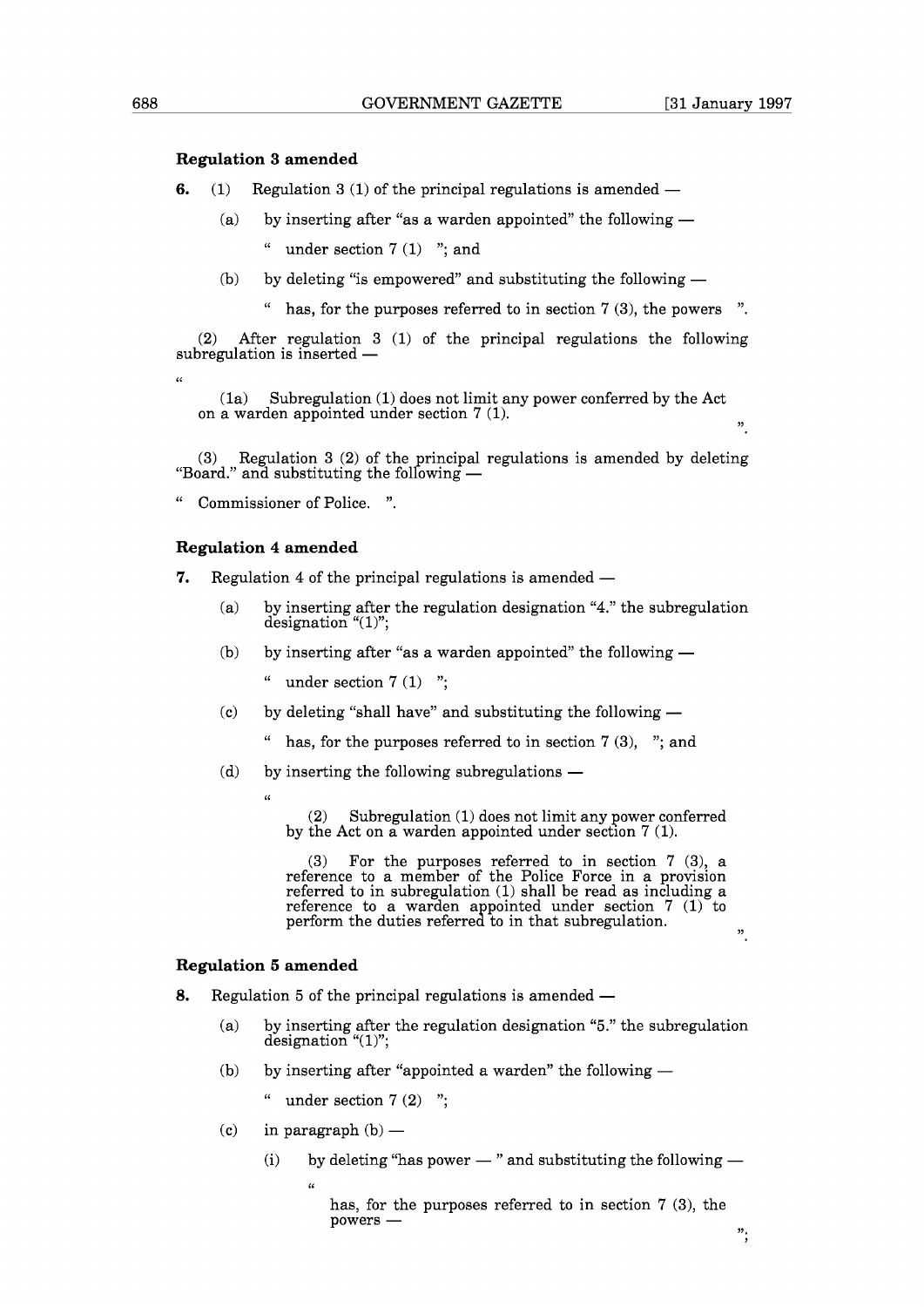and

**(6** 

- (ii) by deleting subparagraphs (ii) and (iii) and substituting the ana<br>by deleting subparagraphs (ii)<br>following subparagraphs —
	-
	- (ii) conferred on a member of the Police Force by the provisions of regulations 107 and 109 of the *Road Traffic (Vehicle Standards) Regulations 1977;* and
	- (iii) conferred on a member of the Police Force by the provisions of regulations 25 (2) and 26C (5) of the *Road Traffic (Licensing) Regulations 1975.*

**97. 7** 

# and

- (d) by inserting the following subregulations  $-$ 
	- $\alpha$

Subregulation (1) does not limit any power conferred by the Act on a warden appointed under section 7 (2).

(3) For the purposes referred to in section 7 (3), a reference to a member of the Police Force in a provision referred to in paragraph (b) (ii) or (iii) of subregulation (1) shall be read as including a reference to a warden appointed shall be read as including a reference to a warden appointed under section 7 (2) to perform the duties referred to in that  $\begin{minipage}[c]{0.9\linewidth} \textbf{subregulation.} \end{minipage}$ 

## **Regulation 6 repealed**

**9.** Regulation 6 of the principal regulations is repealed.

## **Schedule amended**

**10.** (1) Form 1 in the Schedule to the principal regulations is deleted and the following form is substituted  $-$ 

 $\epsilon$ 

*Road Traffic Act 1974* 

Reg. 2

Form 1

## **CERTIFICATE OF APPOINTMENT OF TRANSPORT WARDEN**

This is to certify that ......................................

is duly appointed a warden under section 7 (2) of the *Road Traffic*  Act 1974 to perform duties relating to the licensing provisions of the Act and has such powers as are conferred on such wardens by the Act and regulation 2 o?the *Road Traffic (Wardens) Regulations 1986.* 

Dated this. ...................... 19. ...

........................ Director General of Transport

(2) Form 2 in the Schedule to the principal regulations is amended  $-$ 

- (a) by deleting "the provisions of section 13" and substituting the  $f(x) = \ln \arccos 1$ <br>following  $\frac{1}{x}$ 
	- " section  $7(1)$  "; and